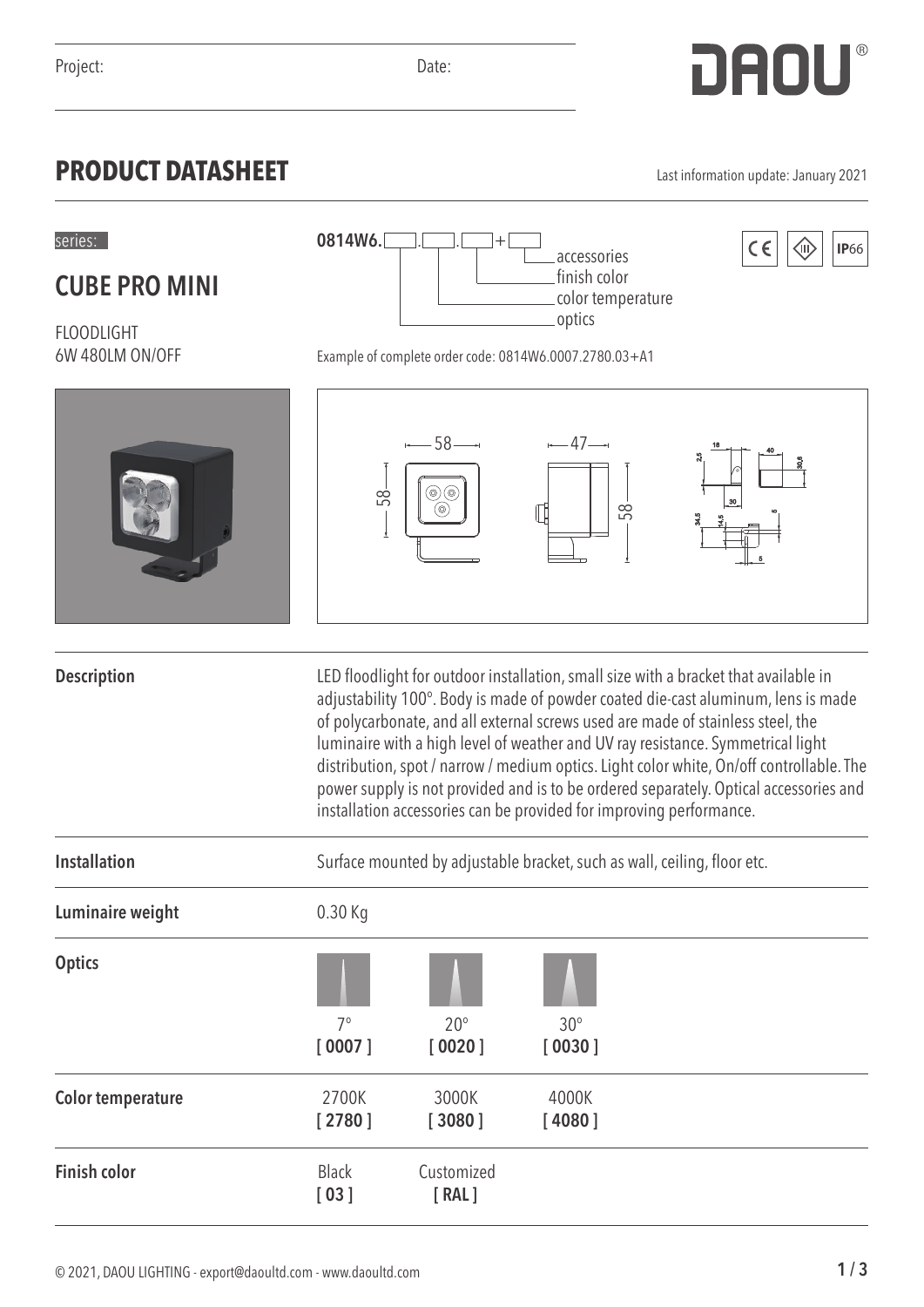## **TECHNICAL DATA**

| <b>Power</b>                   | 6W                                                              |  |
|--------------------------------|-----------------------------------------------------------------|--|
| Input voltage                  | 24V <sub>DC</sub>                                               |  |
| <b>Safety class</b>            | $\mathbb{H}$                                                    |  |
| <b>Luminous flux</b>           | 480 lm ±5%                                                      |  |
| <b>CCT</b>                     | 2700K, 3000K, 4000K                                             |  |
| <b>CRI</b>                     | 80 Ra                                                           |  |
| <b>Light distribution type</b> | Symmetrical                                                     |  |
| <b>Optics</b>                  | $7^{\circ}$ , 20 $^{\circ}$ , 30 $^{\circ}$                     |  |
| <b>Light source</b>            | Osram                                                           |  |
| <b>MacAdam Step</b>            | 5                                                               |  |
| <b>Number of LEDs</b>          | 3                                                               |  |
| <b>Power supply</b>            | Not included (constant voltage power supply ordered separately) |  |
| <b>Controllable</b>            | ON/OFF                                                          |  |
| IP rating                      | <b>IP66</b>                                                     |  |
| <b>Impact resistance</b>       | IK07                                                            |  |
| <b>Ambient temperature</b>     | $-20^{\circ}$ C ~ +50°C                                         |  |
| <b>Storage temperature</b>     | $-40^{\circ}$ C ~ +70°C                                         |  |
| <b>Material</b>                | Body in die-cast aluminum, optical lens in polycarbonate        |  |
| <b>Finish</b>                  | Powder coated, black as standard color                          |  |
| <b>Lifetime</b>                | 50,000 hours Ta=40°C                                            |  |

## **WIRING**



 $\frac{1}{2}$  Brown: DC24V +  $\frac{1}{2}$  are nower input cable, 2-core, open end, L=300mm